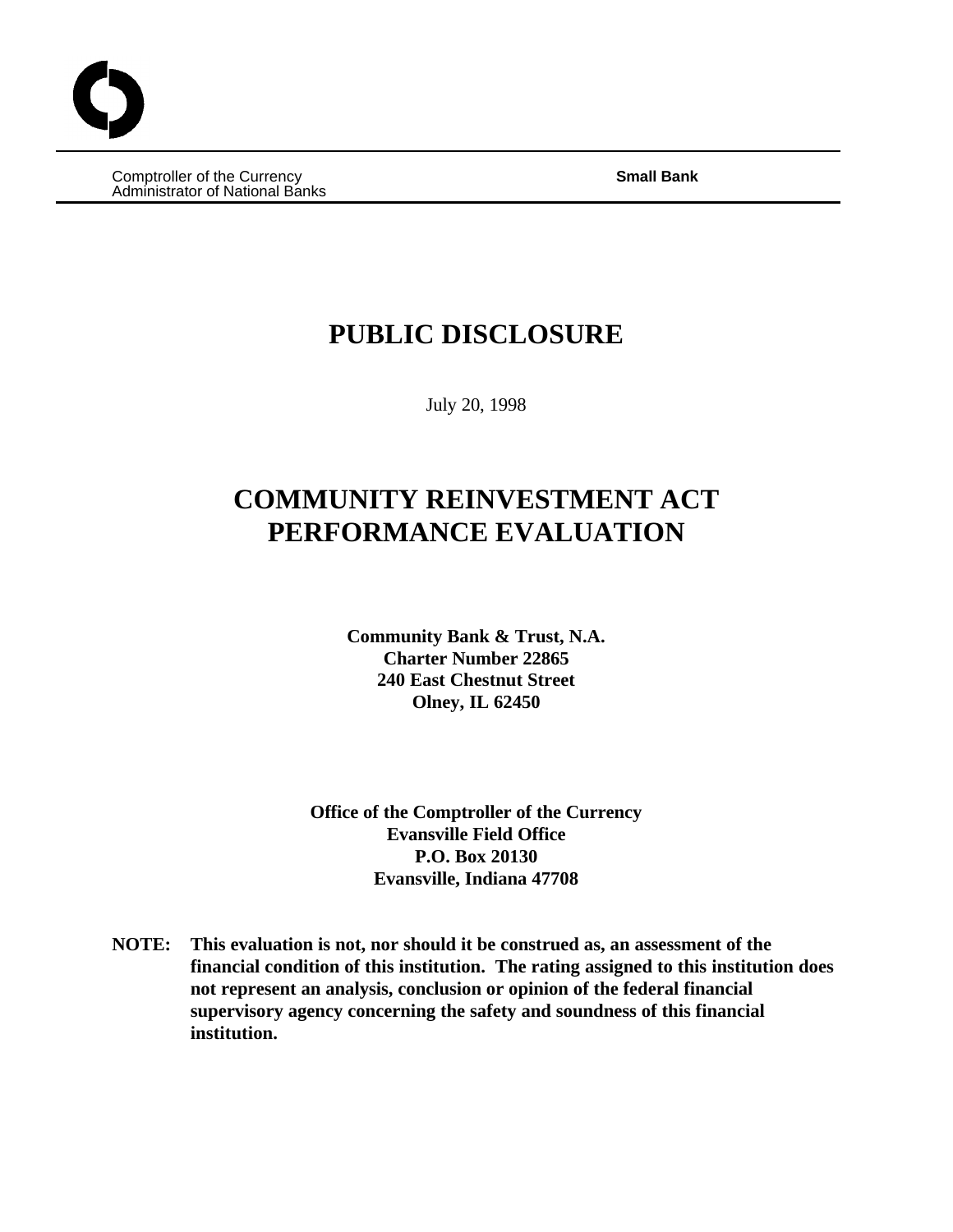#### **GENERAL INFORMATION**

*The Community Reinvestment Act (CRA) requires each federal financial supervisory agency to use its authority when examining financial institutions subject to its supervision, to assess the institution's record of meeting the credit needs of its entire community, including low- and moderate-income neighborhoods, consistent with safe and sound operation of the institution. Upon conclusion of such examination, the agency must prepare a written evaluation of the institution's record of meeting the credit needs of its community.* 

*This document is an evaluation of the Community Reinvestment Act (CRA) performance of Community Bank & Trust, N.A. (C B & T) for the time period of February 23, 1996 through July 20, 1998. This document was prepared by the Office of the Comptroller of the Currency (OCC), the institution's supervisory agency. The agency rates the CRA performance of an institution consistent with the provisions set forth in Appendix A to 12 CFR Part 25.* 

**INSTITUTION'S CRA RATING:** This institution is rated "**Satisfactory**."

C B & T has a satisfactory record of lending to borrowers of all income levels and to businesses and farms of all sizes. A majority of the bank's loans are to customers living within the assessment area.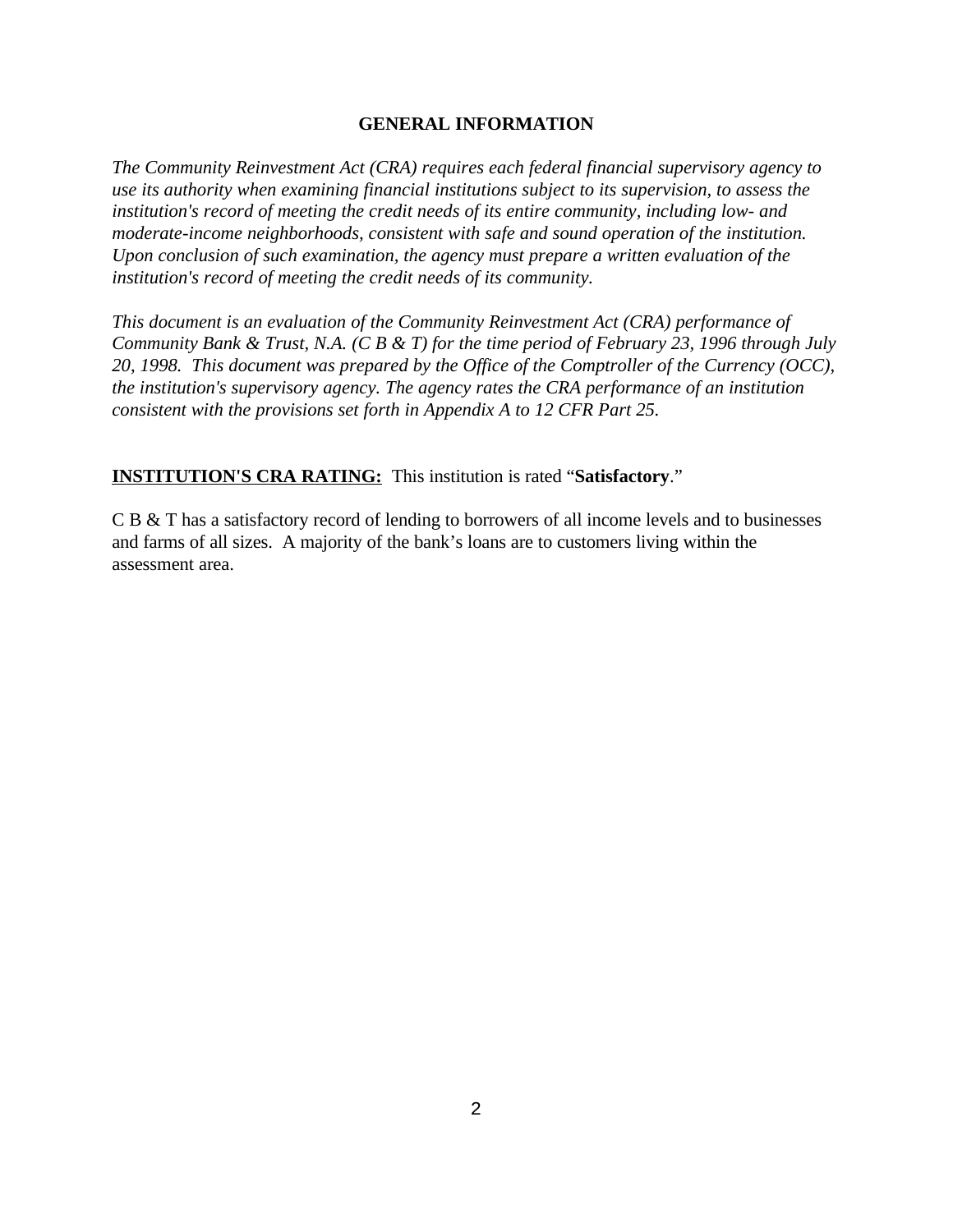### **DESCRIPTION OF INSTITUTION**

C B & T is a full-service bank located in Olney, Illinois and is 100% owned by Community Financial Corporation (CFC). CFC owns four additional community banks in Illinois. Two of CFC's affiliates are located near St. Louis, Missouri, and two are located in the southern portion of Illinois east of Harrisburg. On June 30, 1998, C B & T had total assets of \$221 million. Earnings as of this date were \$750,000, representing a .68% return on assets. C B & T operates branch offices in the Illinois towns of Lawrenceville, Fairfield, Newton, and Charleston along with the main office in Olney.

C B& T is a full-service lender with a primary business focus on agricultural, commercial, and consumer loans. A secondary focus is placed on origination of residential real estate mortgage loans. There are no financial or legal impediments which would hamper the bank's ability to meet the credit needs of the community. C B  $&$  T has a strong capacity to serve the community's credit needs. Table 1 depicts several key balance sheet figures:

| <b>Table 1</b><br><b>Balance Sheet as of June 30, 1998</b> |           |                             |           |  |  |
|------------------------------------------------------------|-----------|-----------------------------|-----------|--|--|
| <b>Total Loans</b>                                         | \$116,000 | <b>Total Deposits</b>       | \$152,000 |  |  |
| Investments                                                | \$82,000  | Other Liabilities           | \$48,000  |  |  |
| <b>Other Assets</b>                                        | \$23,000  | <b>Total Liabilities</b>    | \$200,000 |  |  |
|                                                            |           | <b>Total Equity Capital</b> | \$21,000  |  |  |
| <b>Total Assets</b>                                        | \$221,000 | Total Liabilities & Capital | \$221,000 |  |  |

Source: FFIEC Report of Condition

As of June 30, 1998, the loan portfolio consisted of 12.7% agriculture loans, 22.3% commercial/small business loans, 37.7% 1-4 family residential loans, and 27.3% consumer loans.

C B & T offers banking hours Monday through Thursday from 9:00 A.M. to 4:00 P.M. and Friday 9:00 A.M. to 6:00 P.M. Drive-ups open at all offices at 8:30 A.M. Saturday hours are from 8:30 A.M. to Noon. Automated Teller Machines (ATM's) are provided at each branch office. There have been no branches opened or closed since the last CRA examination. The branch in Charleston was relocated a short distance in order to provide better customer service.

### **DESCRIPTION OF ASSESSMENT AREA**

Management has defined the bank's assessment area as all of Jasper, Lawrence, Richland, and Wayne Counties and Block Numbering Areas (BNA's) #0005, 0007, 0008, and 0009 of Coles County, all of which are in southeastern Illinois. The assessment area contains 22 BNA's, with 7 classified as moderate income, 13 as middle income, and 2 as upper income. Income levels of BNA's are based on the statewide non-Metropolitan Statistical Area median family income.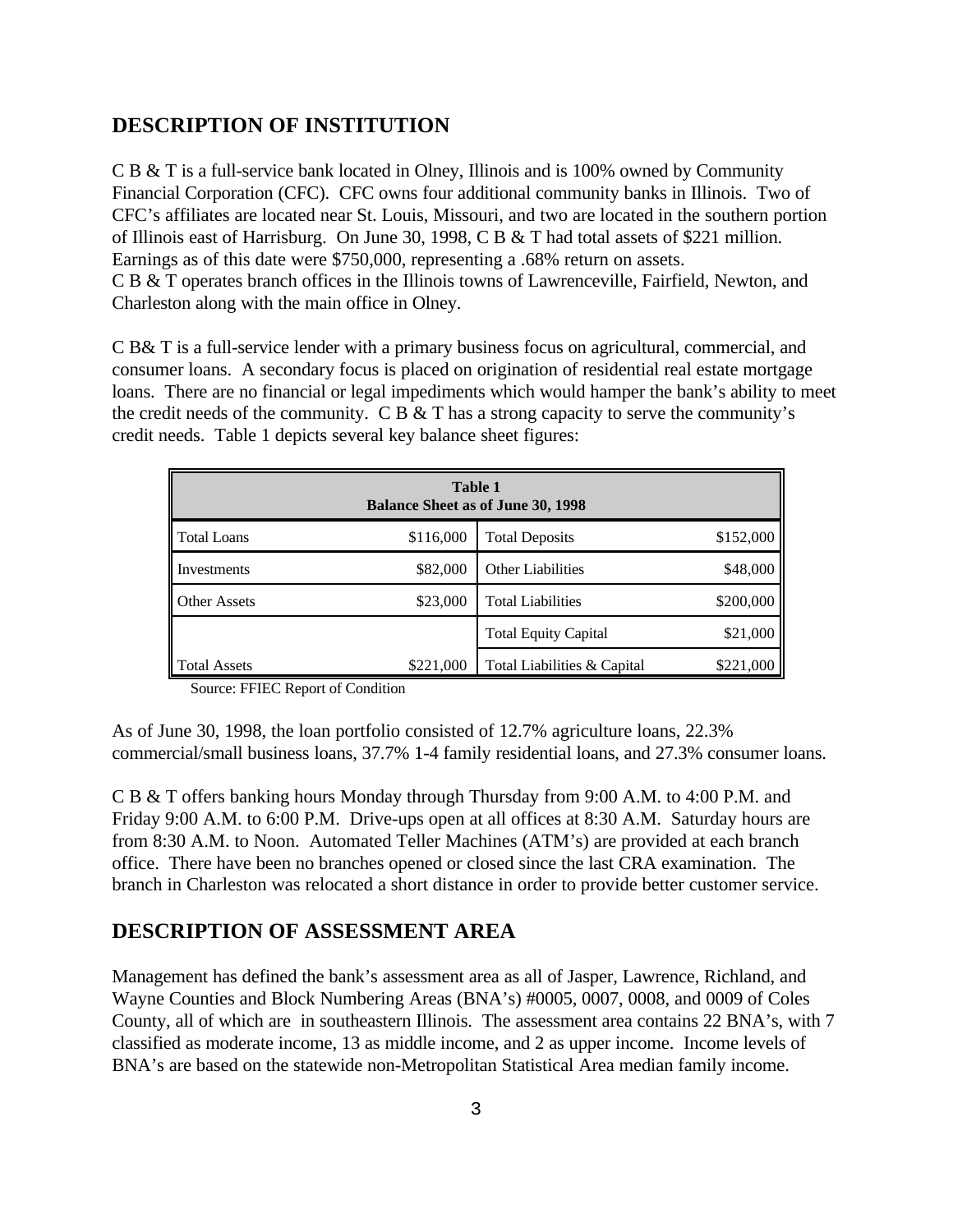The income categories are defined as low, moderate, middle, and upper, which are less than 50%, 50% to 80%, 80% to 120%, and over 120%, respectively, of \$39,500 for 1998. The assessment area follows the regulation guidelines. There are no low-income geographies in C B & T's assessment area.

Table 2 depicts the number and percentage of families within the bank's assessment area based upon income level. The table reveals that 22.3% of the families have low-incomes and 20.9% have moderate-incomes. Further analysis reveals 50% of the low-income families have incomes below the poverty level and would possibly not be able to qualify for a home loan. This information is used to compare the bank's lending patterns to borrowers of different income levels.

| Table 2<br><b>Number and Percentage of Families in Each Income Level</b>                                                              |                |                |                |                |  |
|---------------------------------------------------------------------------------------------------------------------------------------|----------------|----------------|----------------|----------------|--|
| Moderate-Income<br>Middle-Income<br>Upper-Income<br>Total<br>Low-Income<br>Families<br><b>Families</b><br><b>Families</b><br>Families |                |                |                |                |  |
| 4,649<br>22.3%                                                                                                                        | 4,386<br>20.9% | 5,041<br>24.0% | 6,883<br>32.8% | 20,959<br>100% |  |

Source: 1990 U.S. Census Bureau Data

The area surrounding Olney is rural. The economy is largely dependent on agricultural production. The largest area employers and (number of employees) are: Golden Rule Insurance (380), United Methodist Village (275), Airtex (850), CIPS (210), Eastern Illinois University (1,775), Roadmaster (1,000), and Wal-Mart Distribution Center (400). Unemployment rates for the counties in the assessment area as of May 31, 1998 were: Coles 4.6%, Jasper 11%, Lawrence 8.6%, Richland 6.2%, and Wayne 7.4% compared to the State of Illinois average of 3.8%. Competition is provided by a large number of financial institutions located throughout the assessment area and the surrounding counties.

Table 3 depicts the number and percentage of small businesses within the bank's assessment area. Demographic data on the number of small farms was not available. Small businesses and small farms are defined as those with annual revenues of less than \$1,000,000. The table reveals that the majority of businesses in C B & T's assessment area are small.

| Table 3<br><b>Number of Businesses in Citizens Assessment Area</b> |                                                    |      |                                                  |      |  |
|--------------------------------------------------------------------|----------------------------------------------------|------|--------------------------------------------------|------|--|
|                                                                    | <b>Annual Revenues</b><br>of less than \$1,000,000 |      | <b>Annual Revenues</b><br>of \$1,000,000 or more |      |  |
|                                                                    |                                                    | $\%$ | #                                                | $\%$ |  |
| isinesses                                                          |                                                    |      | 142                                              |      |  |

Source: 1990 U.S. Census Bureau Data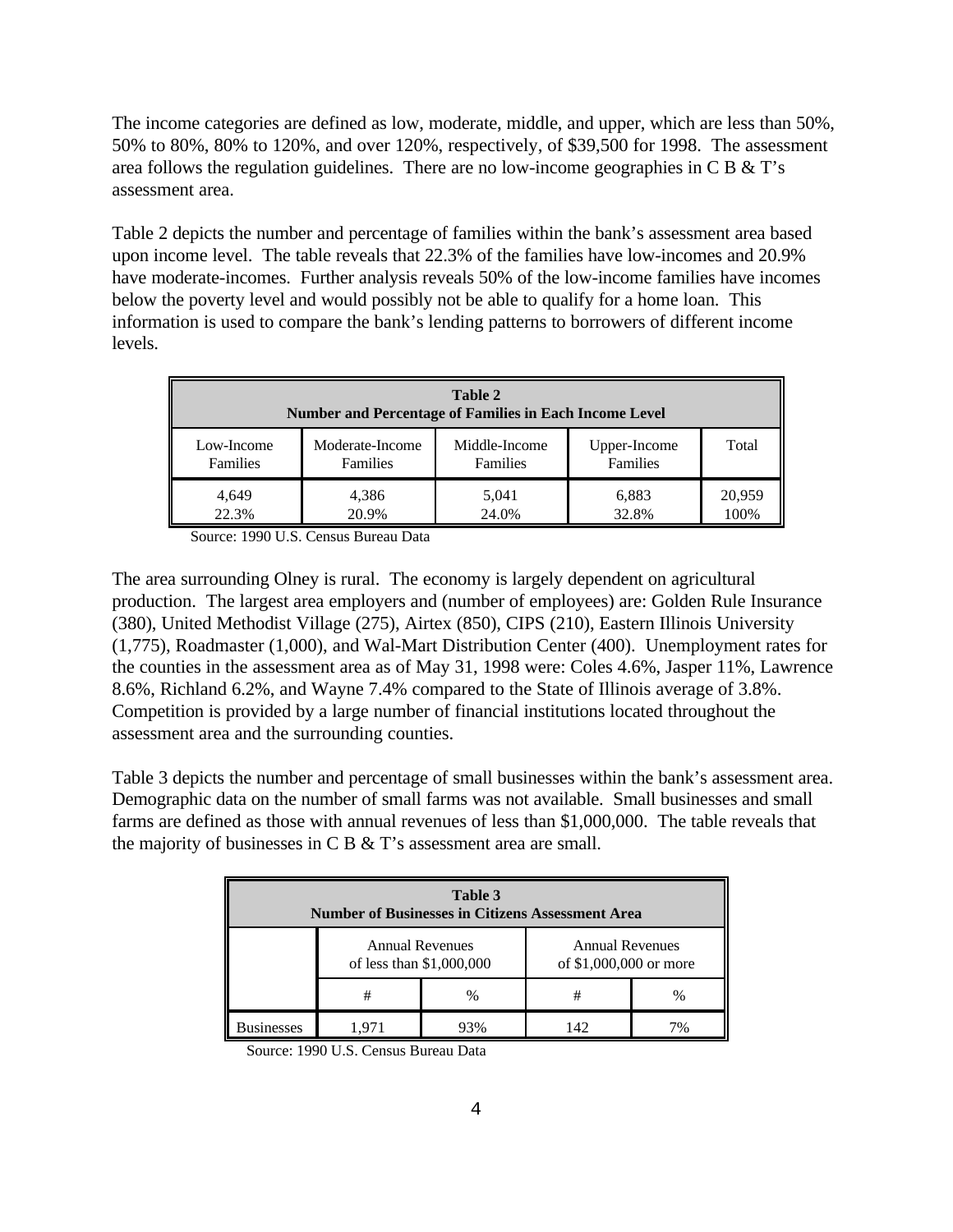Credit needs identified in C B & T's assessment area are loans small farms, small businesses, and loans for consumer purposes that include residential real estate.

## **CONCLUSIONS WITH RESPECT TO PERFORMANCE CRITERIA**

To evaluate the bank's lending performance, the OCC reviewed a sample of residential real estate, small farm, and small business loans that originated since the last review. Results from this sample were used to evaluate the bank's volume of lending inside the assessment area, loans to borrowers of different income levels, and geographic distribution of loans.

#### *Lending inside assessment area:*

The sample of loan originations revealed that a substantial majority of the bank's loans are made to borrowers and secured by property located within the C B & T's assessment area. Table 4 illustrates the results of this sample:

| Table 4<br><b>Loans Originated Inside the Assessment Area</b> |                         |               |                                |      |  |
|---------------------------------------------------------------|-------------------------|---------------|--------------------------------|------|--|
|                                                               | Number of Loans Sampled |               | Dollar Volume of Loans Sampled |      |  |
|                                                               | #                       | $\frac{0}{0}$ | \$                             | $\%$ |  |
| Inside the Assessment Area                                    | 76                      | 76%           | \$5,949,224                    | 80%  |  |
| Outside the Assessment Area                                   | 24                      | 24%           | \$1,467,859                    | 20%  |  |
| TOTAL                                                         | 100                     | 100%          | \$7,417,083                    | 100% |  |

Source: OCC's sample of originations

Of the 100 loans sampled, 76% of the number and 80% of the dollar volume were secured by property located inside the bank's stated assessment area. C B & T's record of lending to borrowers in the assessment area is satisfactory.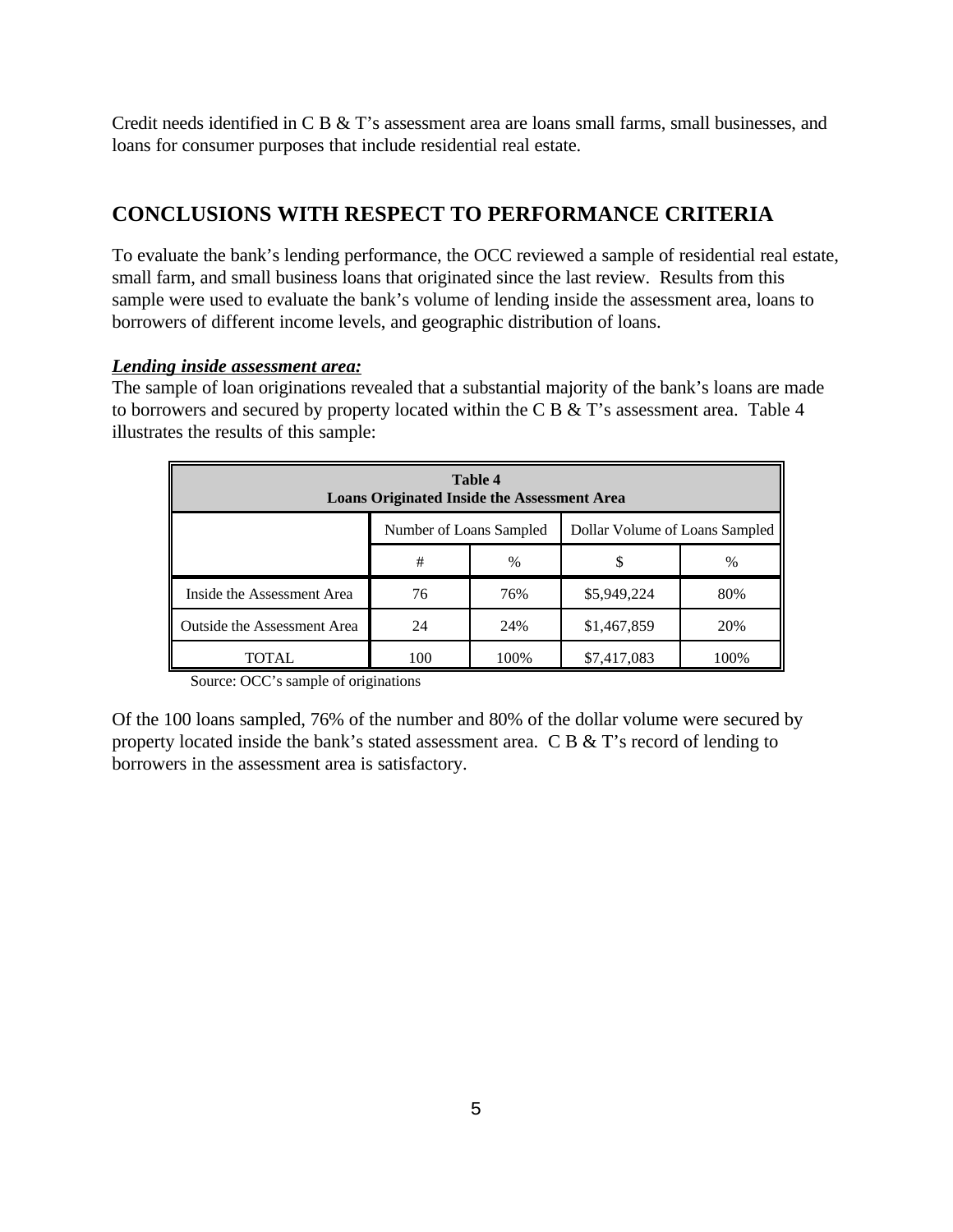#### *Lending to borrowers of different incomes and to businesses of different sizes:*

#### **HOME MORTGAGE LOANS**

To determine C B & T's record of extending home loans to individuals of different income levels in the assessment area, we reviewed the annual income of the borrowers selected in the residential real estate sample. Table 5 reveals that the number of home mortgage loans to low- and moderate-income borrowers is 30%, and the dollar volume is 21% of the loans sampled. This compares reasonably to the number of low- and moderate-income families in the assessment area of 43.2% as illustrated in Table 2, when you consider that 49.8% of the low-income families (or 11% of all families in the assessment area) have incomes below the poverty level and would possibly not qualify for a home loan.

| Table 5<br><b>Mortgage Loans Originated by Borrower Income</b> |    |       |             |       |  |  |
|----------------------------------------------------------------|----|-------|-------------|-------|--|--|
| Number of Loans<br>Dollar Volume                               |    |       |             |       |  |  |
| Borrower Income *                                              | #  | $\%$  | \$          | %     |  |  |
| Low-income                                                     | 6  | 15.0% | \$131,169   | 7.9%  |  |  |
| Moderate-income                                                | 6  | 15.0% | \$211,096   | 12.8% |  |  |
| Middle-income                                                  | 13 | 32.5% | \$477,039   | 28.7% |  |  |
| Upper-income                                                   | 15 | 36.5% | \$840,356   | 50.6% |  |  |
| <b>TOTAL</b>                                                   | 40 | 100%  | \$1,659,653 | 100%  |  |  |

Source: OCC's sample of originations

\* The non-MSA median family income for the state of Illinois is \$39,500. The income categories are defined as less than 50%, 50% to 80%, 80% to 120%, and 120%, respectively, of \$39,500 for 1998.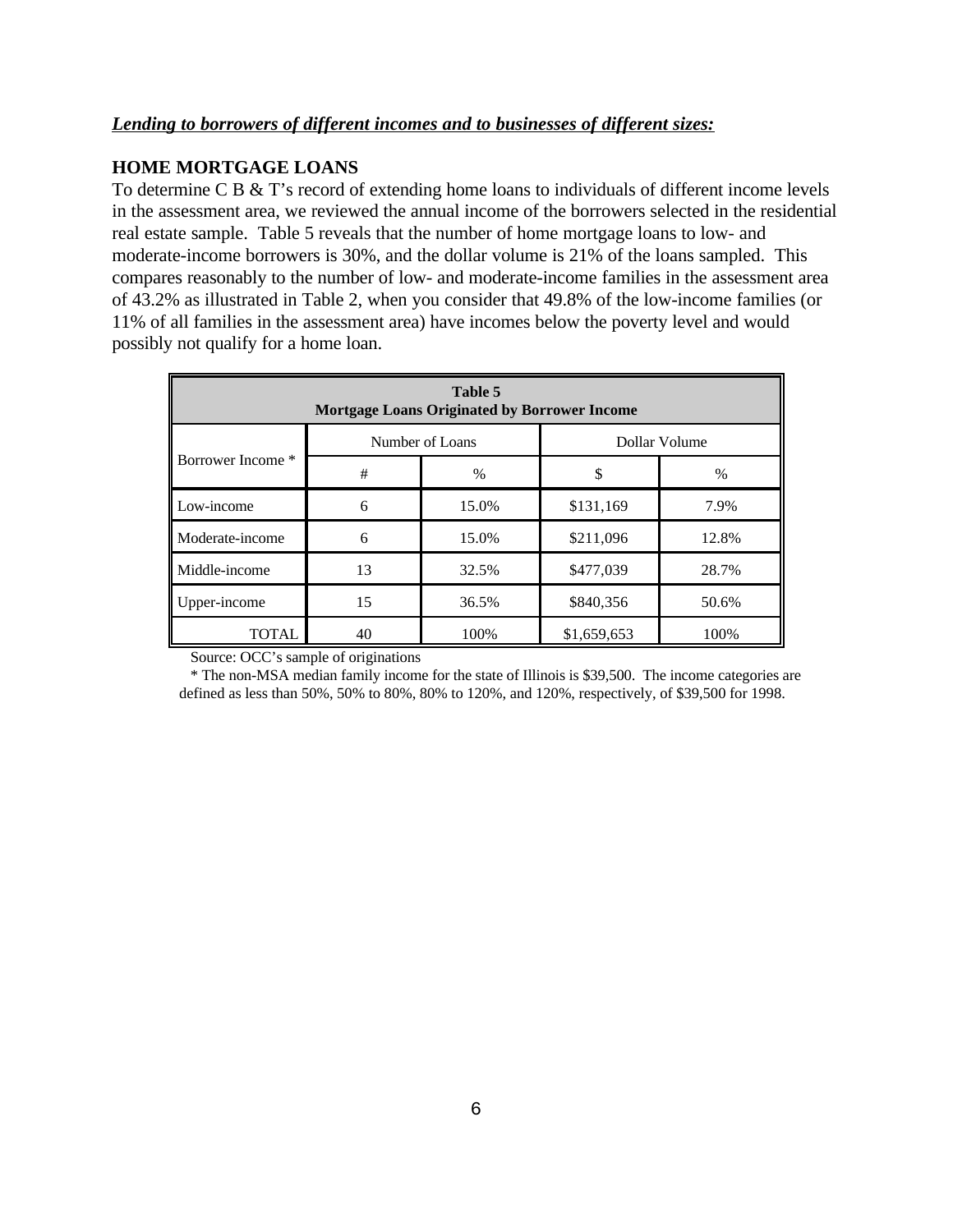#### **SMALL BUSINESS AND SMALL FARM LOANS**

To determine the bank's record of extending loans to businesses and farms of different sizes, we sampled 50 business and farm loans that originated since the last CRA examination. Table 6 illustrates the distribution of business and farm loans by revenue level:

| Table 6<br><b>Volume of Loans to Businesses and Farms</b> |                                     |                      |            |                     |  |
|-----------------------------------------------------------|-------------------------------------|----------------------|------------|---------------------|--|
|                                                           | <b>Business Loans</b><br>Farm Loans |                      |            |                     |  |
|                                                           | #<br>J)                             |                      | #          | S                   |  |
| Those with revenues of<br>less than $$1,000,000$          | 22<br>84.6%                         | \$2,655,586<br>66.3% | 24<br>100% | \$1,965,086<br>100% |  |
| Those with revenues of<br>\$1,000,000 or more             | 15.4%                               | \$1,351,411<br>33.7% | 0%         | $\theta$<br>0%      |  |

Source: OCC's sample of Business and Farm loans

We found that the bank's volume of loans to small businesses  $(81.5%)$  and small farms  $(100%)$  is good. The demographic data contained in Table 3 indicates that 93% of all businesses in C B & T's assessment area have annual incomes of less than \$1,000,000.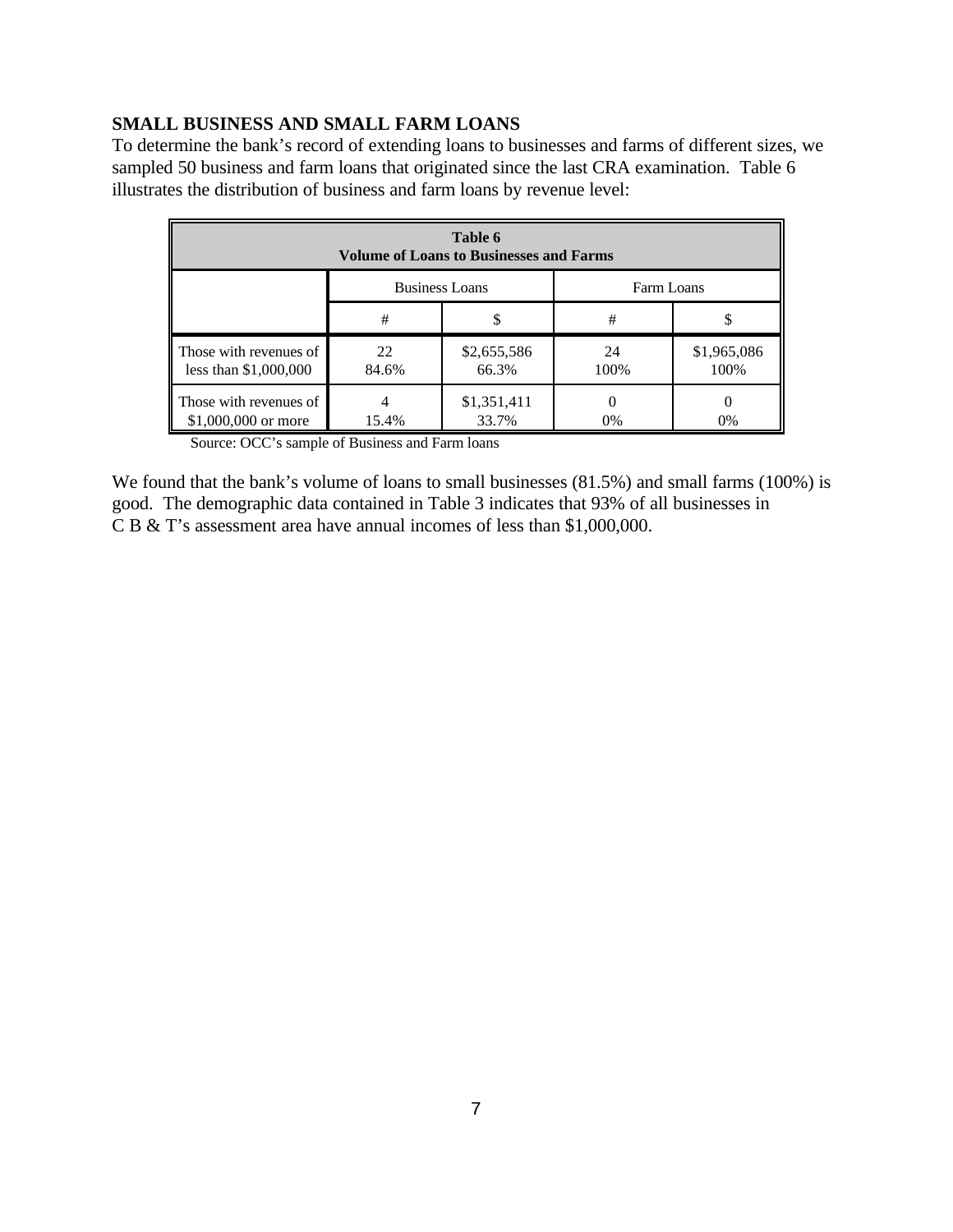Table 7 reflects the distribution of the small business and small farm loans depicted in Table 6 by loan amount.

| <b>Table 7</b><br><b>Small Business and Small Farm Loans</b><br><b>By Loan Amount at Origination</b> |          |       |             |       |  |  |  |
|------------------------------------------------------------------------------------------------------|----------|-------|-------------|-------|--|--|--|
| #<br>$\%$<br>Loan Amount at Origination<br>\$<br>$\%$                                                |          |       |             |       |  |  |  |
| $$0 - $100,000$                                                                                      | 30       | 60.0% | \$1,370,720 | 23.0% |  |  |  |
| $$100,001 - $250,000$                                                                                | 13       | 26.0% | \$1,940,167 | 32.5% |  |  |  |
| $$250,001 - $1,000,000$<br>14.0%<br>\$2,661,196<br>7<br>44.5%                                        |          |       |             |       |  |  |  |
| Over \$1,000,000                                                                                     | $\theta$ | 0%    | \$0         | 0%    |  |  |  |
| \$5,972,083<br>TOTAL<br>50<br>100%<br>100%                                                           |          |       |             |       |  |  |  |

Source: OCC's sample of Business and Farm Loans

The table illustrates that the bank has a satisfactory record of making small dollar volume loans to small businesses and farms. This is evidenced by the fact that 60% of the number of small business and small farm loans were in amounts less than \$100,000. This conclusion is further supported by the fact that 93% of the businesses in C B  $&$  T's assessment area are small by definition. The bank's penetration of loans to small businesses and small farms is good.

#### *Geographic distribution of loans*

Table 8 reflects the distribution of C B & T's loan originations by the income level of the geography that the loan was originated in.

| Table 8<br><b>Loans Originated by Income Level of Geography</b> |                                  |       |             |               |  |  |  |
|-----------------------------------------------------------------|----------------------------------|-------|-------------|---------------|--|--|--|
|                                                                 | Dollar Volume<br>Number of Loans |       |             |               |  |  |  |
| Borrower Income *                                               | #                                | $\%$  | \$          | $\frac{0}{0}$ |  |  |  |
| Moderate-income                                                 | 18                               | 45.0% | \$732,814   | 44.2%         |  |  |  |
| Middle-income                                                   | 18                               | 45.0% | \$711,839   | 42.9%         |  |  |  |
| Upper-income                                                    |                                  | 10.0% | \$215,000   | 12.9%         |  |  |  |
| TOTAL                                                           | 40                               | 100%  | \$1,659,653 | 100%          |  |  |  |

Source: OCC's sample of loan originations

\* The non-MSA median family income for the state of Illinois is \$39,500. The income categories are defined as less than 50%, 50% to 80%, 80% to 120%, and 120%, respectively, of \$39,500 for 1998. There are no low-income geographies in C B & T's assessment area.